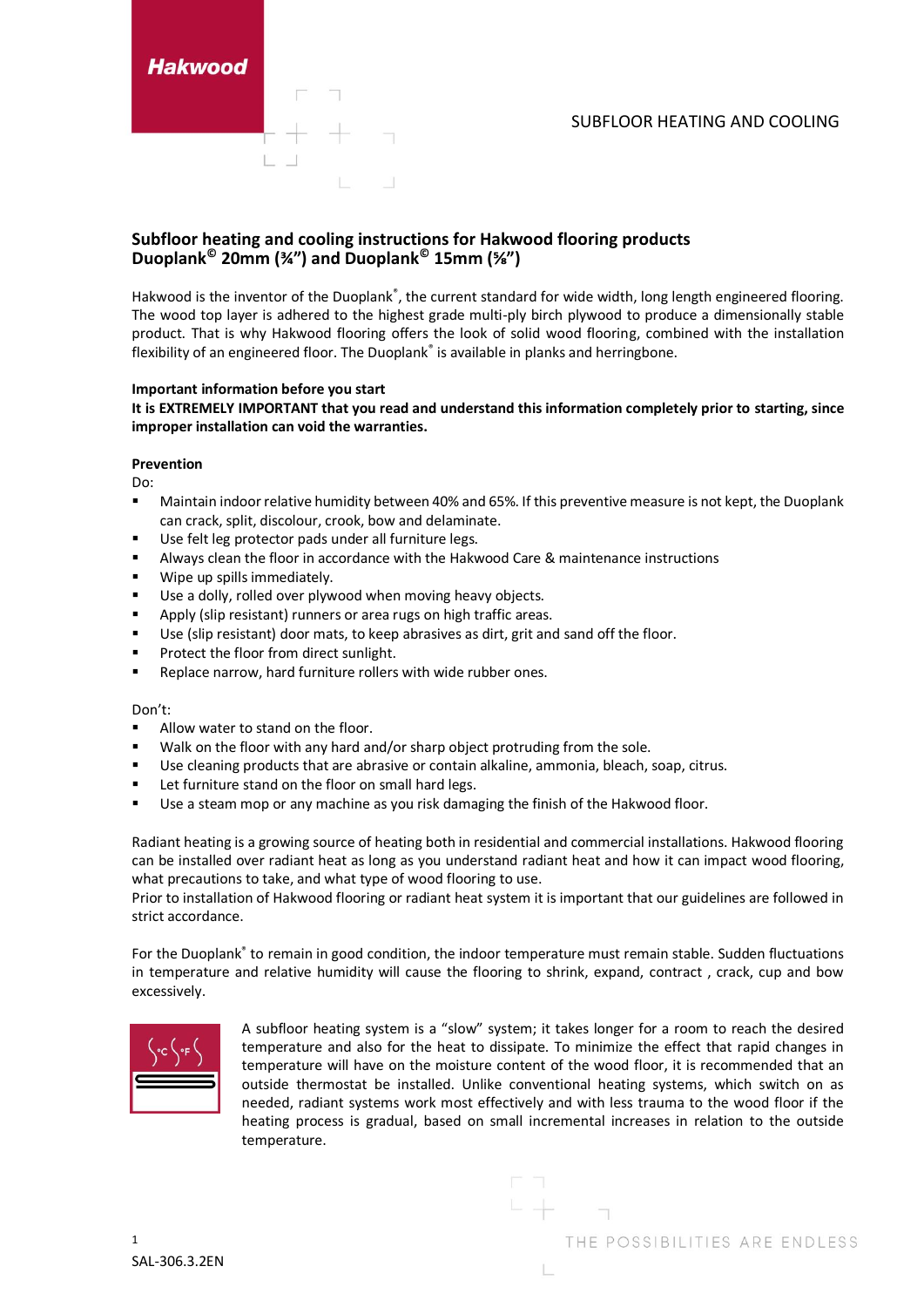**NOTE:** Warranty voids can be caused by rugs, carpets, and cupboards with limited space underneath as these can cause the heat to build up, resulting in shrinkage of joints causing cracks.

Large temperature fluctuations should be avoided for subfloor heating and cooling. Cooling the floor too rapidly may cause surface condensation.

The Duoplank with a toplayer of the following wood species, can be used in combination with subfloor heating (either as the main source of heat or as additional heating) and subfloor cooling:

- Afrormosia
- Afzelia Doussié

Hakwood

- American Walnut
- European Oak
- European Ash
- Iroko
- Merbau
- Sucupira
- Teak

The instructions you will need to follow are provided in the following info.

**NOTE:** In geographic areas that experience extreme climate and humidity conditions, it is natural, due to the inherent properties of wood, for some minor expansion and contraction to occur which could result in visual changes such as gapping or cupping. These occurrences are not covered by warranty but should self-correct with seasonal climate changes. To minimize this visual change it is important that the relative room humidity never comes below 40 or exceeds 65%.

#### **Installation methods**

#### Option 1:

Glue Duoplank directly to the concrete. Make sure that the concrete is form-retaining and level. We recommend at least CW16 / 3000 psi concrete slab. The flatness can be checked using a 3 meter or 10 foot straight edge. **NOTE:** The subfloor should be flat to within 5mm (3/16") in 3m (10') or 2mm (1/8") in 2m (6') radius.

If you choose to glue the flooring directly onto the concrete (Option 1), we recommend that you take the following steps:

- Allow sufficient time for the concrete to dry (minimum 30 days) before testing for moisture content.
- Test the concrete for moisture content prior to installing the flooring using either the calcium chloride (ASTM F-1869) or relative humidity testing (ASTM F-2170) methods.
- The acceptable moisture limit is 3 pounds per 1000 square feet (approximately 1.36 kg per 93 square meters) per 24 hours, using the calcium chloride method or as otherwise stated by the adhesive manufacturer.
- The acceptable limit using the relative humidity testing method is 75%, or as otherwise stated by the adhesive manufacturer.
- If readings exceed these limits, use an appropriate vapor retarder compatible with the adhesive to be applied.
- Apply a primer compatible with the adhesive and, if necessary (always when below grade) place moisture barrier such as Sika MB or 2mm poly.
- Using a Sikabond® or competitive adhesive you should glue the boards on top within 24 hours with the help of a toothed T69 steel adhesive trowel or the trowel recommended by the adhesive manufacturer.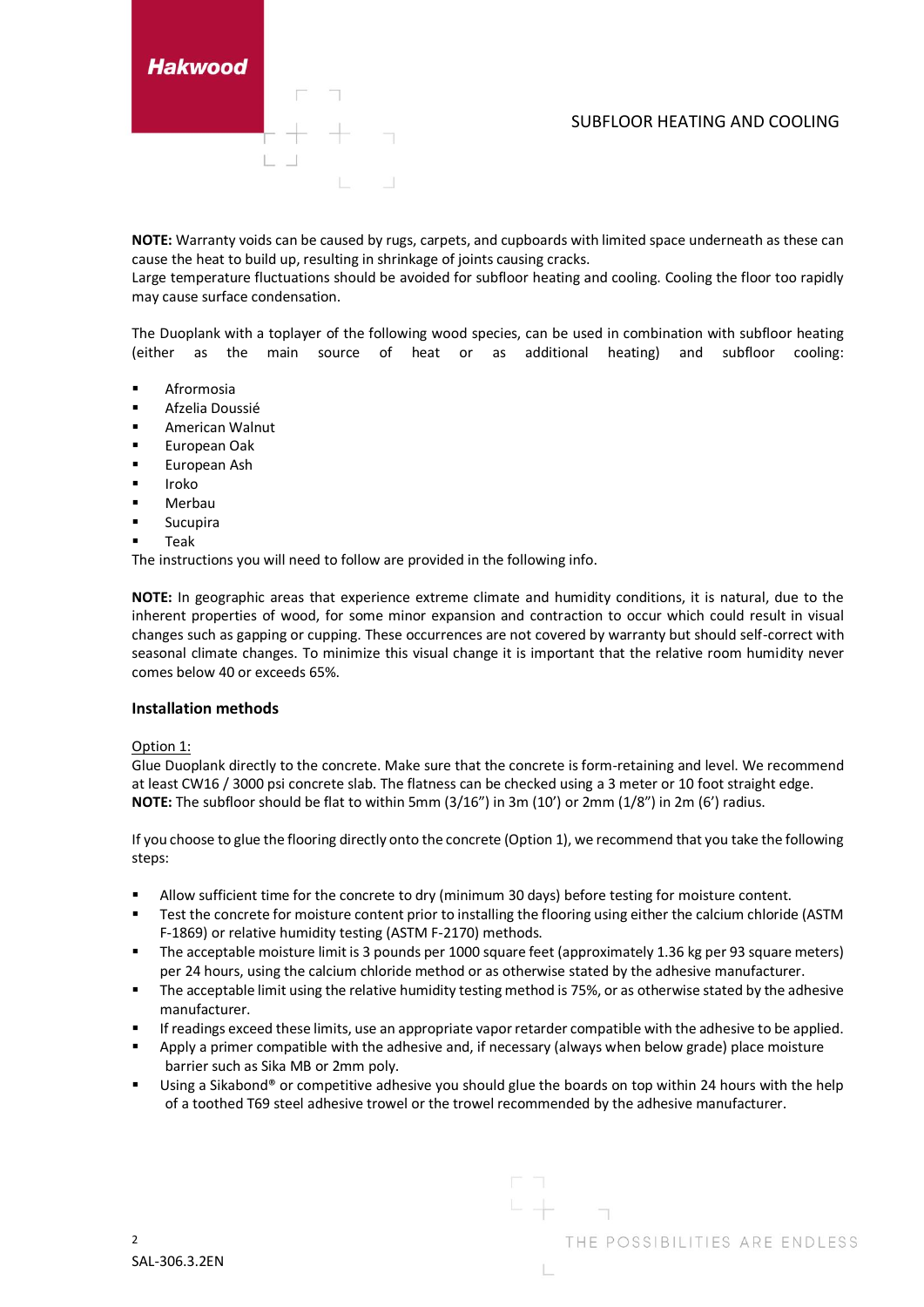Make sure that pressure is applied to the boards for 24 hours after being glued into place using at least a 20kg weight per m².

## Option 2:

If the subfloor does not satisfy the above requirements, an (oak) mosaic subfloor should be installed. Glue Duoplank 20mm (¾") or Duoplank 15mm (⅝") to this subfloor (in combination with an oak mosaic subfloor, the thermal resistance of Duoplank is too great for main heating).

**NOTE**: With this option the risk of the thermal resistance being too high is significantly greater.

When installing using a mosaic subfloor (Option 2), take the following steps:

- Glue a mosaic subfloor onto the concrete using a Sikabond® or competitive adhesive.
- Once the adhesive has set, sand the subfloor until it is even.
- Then glue the boards on top using a Sikabond® or competitive adhesive with the help of a toothed T69 steel adhesive comb and also blind nail the boards to the subfloor.

#### **How effective is wood as an insulator?**

Wood is an outstanding thermal insulator: unlike a stone floor, it does not feel cold. Although wood is slightly slower to heat up, it retains the heat for longer thanks to its excellent insulating properties. However, to ensure good heat emission, the conductivity resistance (Rc value) of the wooden floor should not be too high. This is determined by the thickness and composition of Duoplank. If it is established at an early stage that the Rc value of the Duoplank or Duoplank light is more than permitted, the maximum allowable Rc value could be raised. Possible adjustments to inflow and outflow temperature, the centre-to-centre distance of pipes or the thickness of the layer on top of the pipe to the surface of the topping should then be thoroughly assessed.

#### **Technical values**

| Rc value of Duoplank 20mm (34"):             | $0.118 \text{ m}^2 \text{ K/W}$ |
|----------------------------------------------|---------------------------------|
| Rc value of Duoplank 15mm (%") :             | $0.088 \text{ m}^2 \text{ K/W}$ |
| Rc value of oak mosaic subfloor 8mm (5/64"): | $0.044 \text{ m}^2 \text{ K/W}$ |
| Rc value of chipboard subfloor 8mm (5/64"):  | $0.050 \text{ m}^2 \text{ K/W}$ |

#### **Heating up before laying the Hakwood Duoplank floor**

- Before you use the subfloor heating system for the first time, the sand/cement screed should be at least 42 days old. Set the temperature to 20 ºC (68 ºF)on the first day of use, and then raise it by 5 ºC (41 ºF) every day.
- Make sure that the supply water temperature does not exceed 45 °C (113 °F). Maintain this maximum temperature for at least 24 hours per centimetre of floor thickness.
- The lowering of the water temperature should also be in increments of 5  $2C$  (41 °F) every 24 hours until you reach a water temperature of 20 ºC (68 ºF).
- The entire heating process takes 14 days ensure good ventilation during this period to allow moisture to escape. Check the concrete for residual moisture after this process. This must not exceed 1.8% for a concrete subfloor and 0.3% for an anhydrite floor; if a liquid moisture barrier is used, the maximum is 3%.
- With water-heated radiant-heat systems, a pressure test must be performed and documented by a qualified plumber or the system installer prior to beginning the installation of the wood flooring. for other underfloor heating systems as Electric under floor systems please consult Hakwood for instructions and options.
- Check heat system manufacturer guidelines.
- The heating system has to be turned off before installation.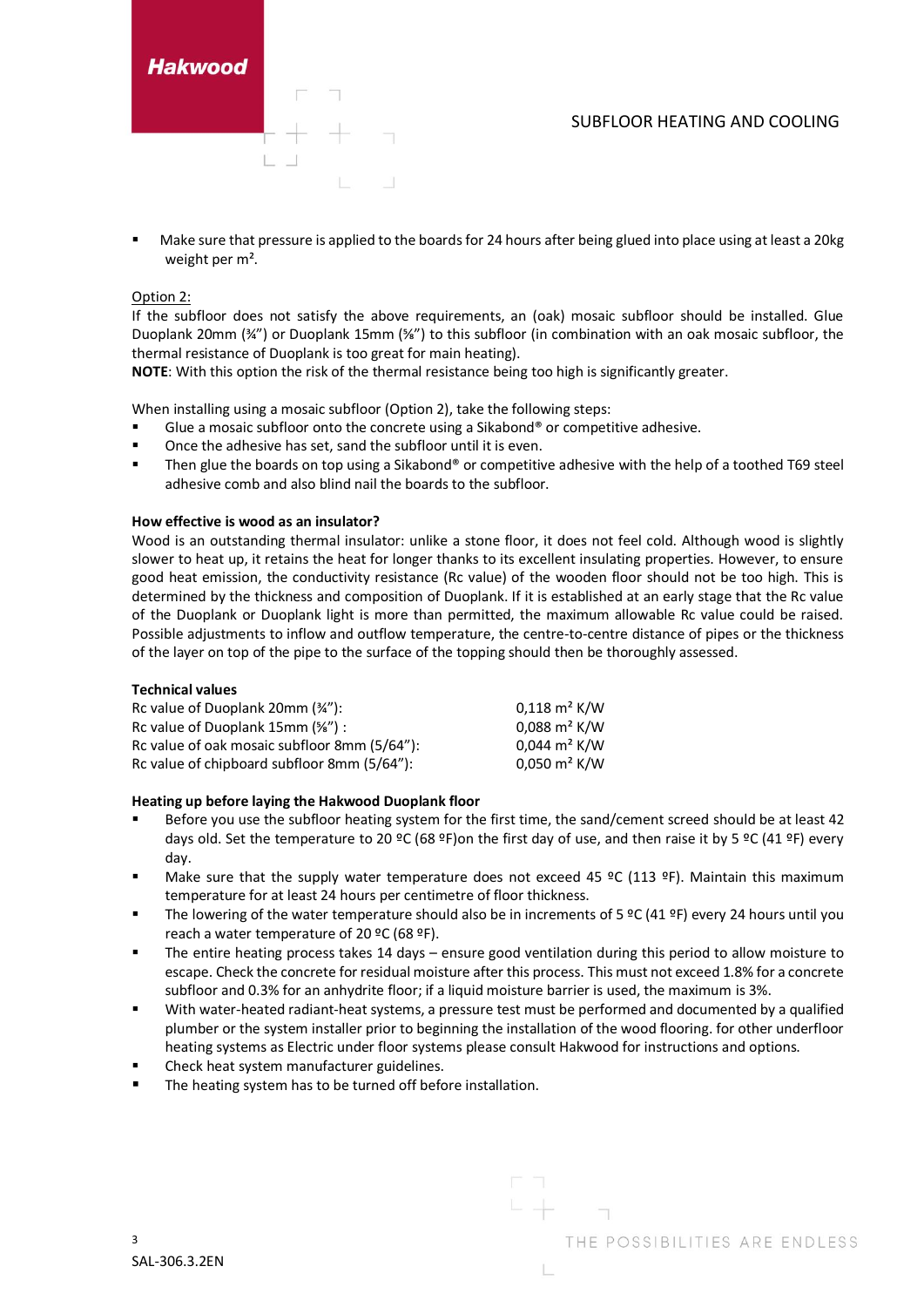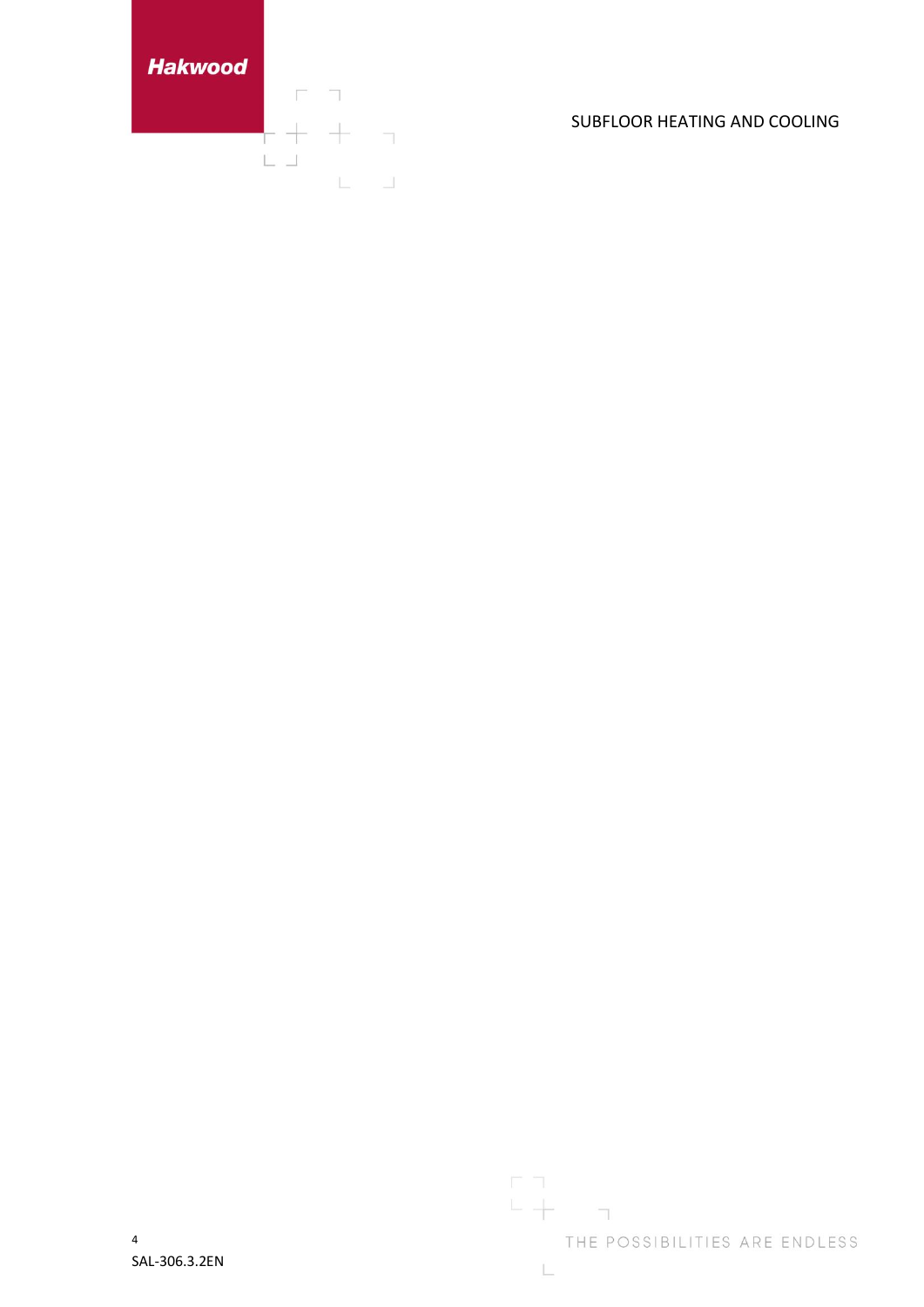## **Heating up after laying the Hakwood Duoplank floor**

When laying the floor, the concrete should be between 15 °C and 18 °C. (59 °F and 64,4 °F) Maintain this temperature for at least 5 days after laying, then you can slowly raise the temperature (1 to 2 °C / 33.8 to 35.6 °F every day) until you reach the temperature you desire or the maximum permissible temperature.

- The residual moisture in the floor must be no more than 1.8% for a concrete subfloor and no more than 0.3% for an anhydrite floor.
- The maximum contact temperature of the concrete subfloor is 28 ºC.(82.4 ºF) The contact temperature is the temperature of the surface of the concrete / anhydrite floor, measured 3 heating days after setting the temperature (depending on the depth of the pipes).

## **Heating during the season**

- Raise the temperature very gradually at the start of the heating season, and lower it again very gradually at the end (1 to 2  $°C$  every day).
- To keep the floor as stable as possible, do not create any difference in day and night temperatures.
- Seasonal gapping can be expected.

## **Key points**

- The Relative Humidity (RH) in the room must be between 40% and 65%. Measure the RH using a wellcalibrated measuring hygrometer in a non-draughty room 15 cm above the floor. If the RH is too low, cracks may form.
- It is highly recommended that the radiant heat system be designed specifically to accept a wood floor.
- Use of an in floor temperature sensor as well as a separate thermostat for the individual room is required.
- Radiant heat is dry heat. A humidification system may be necessary to maintain wood flooring in its comfort zone.
- The cover on water pipes must be at least 30mm thick to ensure a good distribution of heat.
- The maximum contact temperature of the cement screed is 28 ºC (82.4 ºF).
- Heat the room at a steady temperature.
- Follow the heating protocol before, during and after installation.
- When you begin to turn up the subfloor heating again in winter, do so gradually (raise the temperature approximately 1a 2 ºC (33.8to 35.6 ºF )every day).
- If the cement screed is uneven and/or weak, use an oak mosaic subfloor (take care not to exceed the maximum Rc value).
- Sand an anhydrite floor beforehand with K24 (sandpaper), remove all dust and always apply a primer.
- If there is a chance of rising moisture, or residual moisture exceeding 1.8% (for an anhydrite floor no more than 0.3%) with a maximum of 3%, then apply 2 x PU280 perpendicular to act as a vapour retarder.
- If there is no mosaic subfloor, the concrete needs to be of excellent quality. It is essential that 20 kg of pressure per m² be applied to each board immediately after gluing into place.
- Use a two-component adhesive such as Sikabond® or competitive– ask your supplier for advice.
- **Apply the adhesive using the appropriate trowel recommended by the adhesive manufacturer.**
- Placing rugs on top often causes discoloured area's, do not place cupboards with no space underneath.
- Cracks and shrinkage joints are often caused by insufficient RH and/or an excessively high flooring temperature.
- For a subfloor cooling system, condensation protection must be installed.